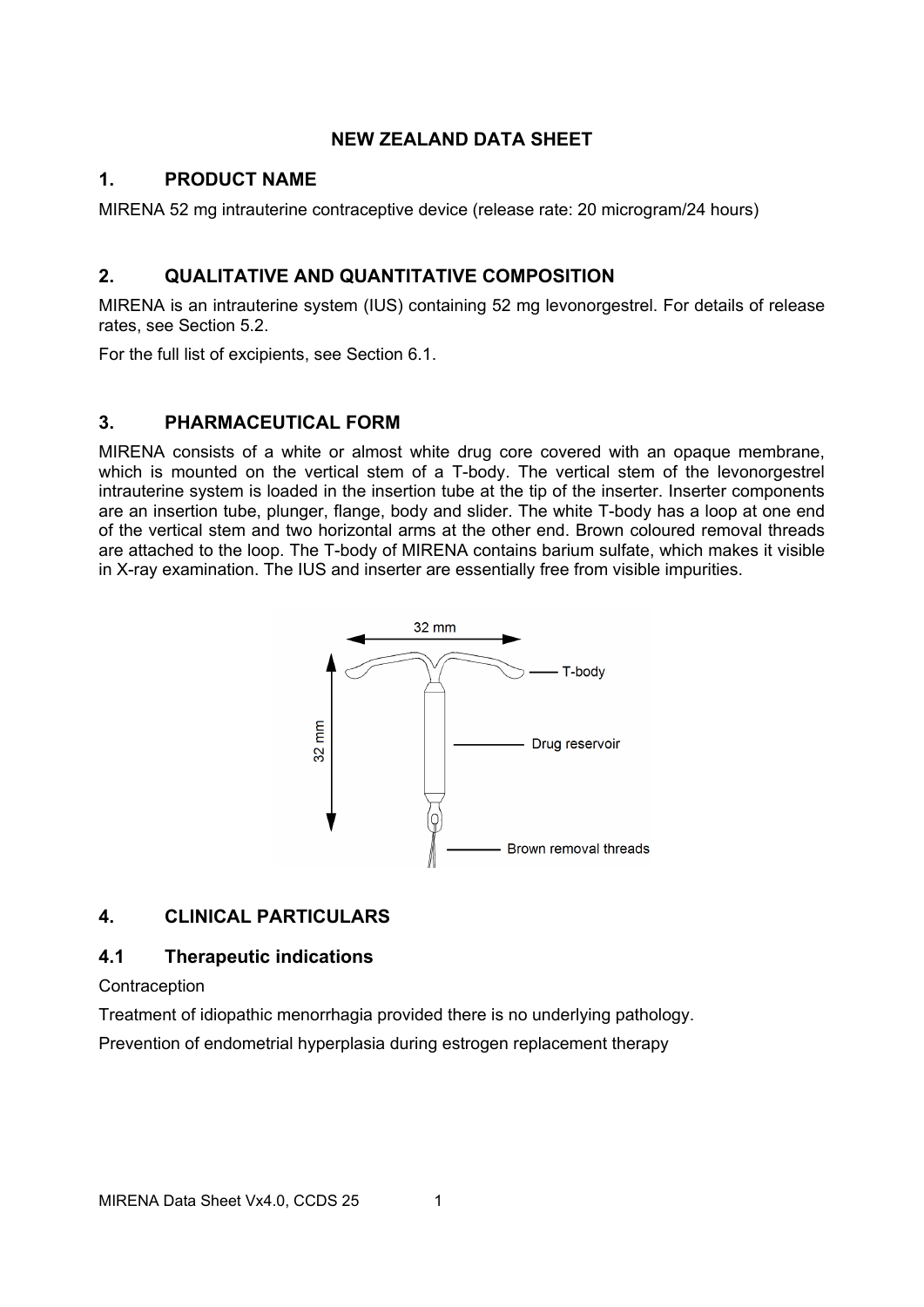# **4.2 Dose and method of administration**

MIRENA is inserted into the uterine cavity. One administration is effective for five years.

The *in vivo* dissolution rate is approximately 20 microgram/24 hours initially and is reduced to approximately 18 microgram/24 hours after 1 year and to 10 microgram/24 hours after five years. The mean dissolution rate of levonorgestrel is about 15 microgram /24 hours over the time up to five years.

In women under hormone replacement therapy, MIRENA can be used in combination with oral or transdermal estrogen preparations without progestogens.

MIRENA, when inserted according to the insertion instructions, has a failure rate of approximately 0.2% at 1 year and a cumulative failure rate of approximately 0.7 % at 5 years.

#### <span id="page-1-0"></span>**4.2.1 Medical examination/consultation**

Before insertion, the woman must be informed of the efficacy, risks and side effects of MIRENA and the differences between the IUS and the copper intrauterine devices (IUDs). In particular, the woman should be informed about the expected differences in bleeding pattern, amenorrhea and hormonal effects. Studies have suggested that good counselling is likely to reduce unnecessary removals of MIRENA.

A physical examination, including pelvic and breast examinations should be conducted. Cervical smear should be performed as needed, according to Healthcare Professional's evaluation. Pregnancy, sexually transmitted diseases and endometrial pathology should be excluded, and genital infections have to be successfully treated. The position of the uterus and the size of the uterine cavity should be determined. Fundal positioning of MIRENA is particularly important in order to ensure uniform exposure of the endometrium to the progestogen, prevent expulsion and maximise efficacy. Therefore, the instructions for insertion should be followed carefully. Because the insertion technique is different from other intrauterine devices, special emphasis should be given to training in the correct insertion technique.

The woman should be re-examined 4 to 12 weeks after insertion and once a year thereafter, or more frequently if clinically indicated.

Because irregular bleeding/spotting is common during the first months of therapy, it is recommended to exclude endometrial pathology before insertion of MIRENA.

If the woman continues the use of MIRENA inserted earlier for contraception, endometrial pathology has to be excluded in the case of bleeding disturbances that appear after commencing estrogen replacement therapy.

If bleeding irregularities develop during a prolonged treatment, appropriate diagnostic measures should also be taken.

#### <span id="page-1-1"></span>**4.2.2 Insertion and removal/replacement**

In women of reproductive potential, MIRENA is to be inserted into the uterine cavity within seven days of the onset of menstruation. MIRENA can be replaced by a new intrauterine system at any time in the cycle. The intrauterine system can also be inserted immediately after first trimester abortion

Postpartum insertions should be postponed until the uterus is fully involuted, however not earlier than six weeks after delivery. If involution is substantially delayed, consider waiting until 12 weeks postpartum. In case of a difficult insertion and/or exceptional pain or bleeding during or after insertion, the possibility of perforation should be considered and appropriate steps should be taken, such as physical examination and ultrasound.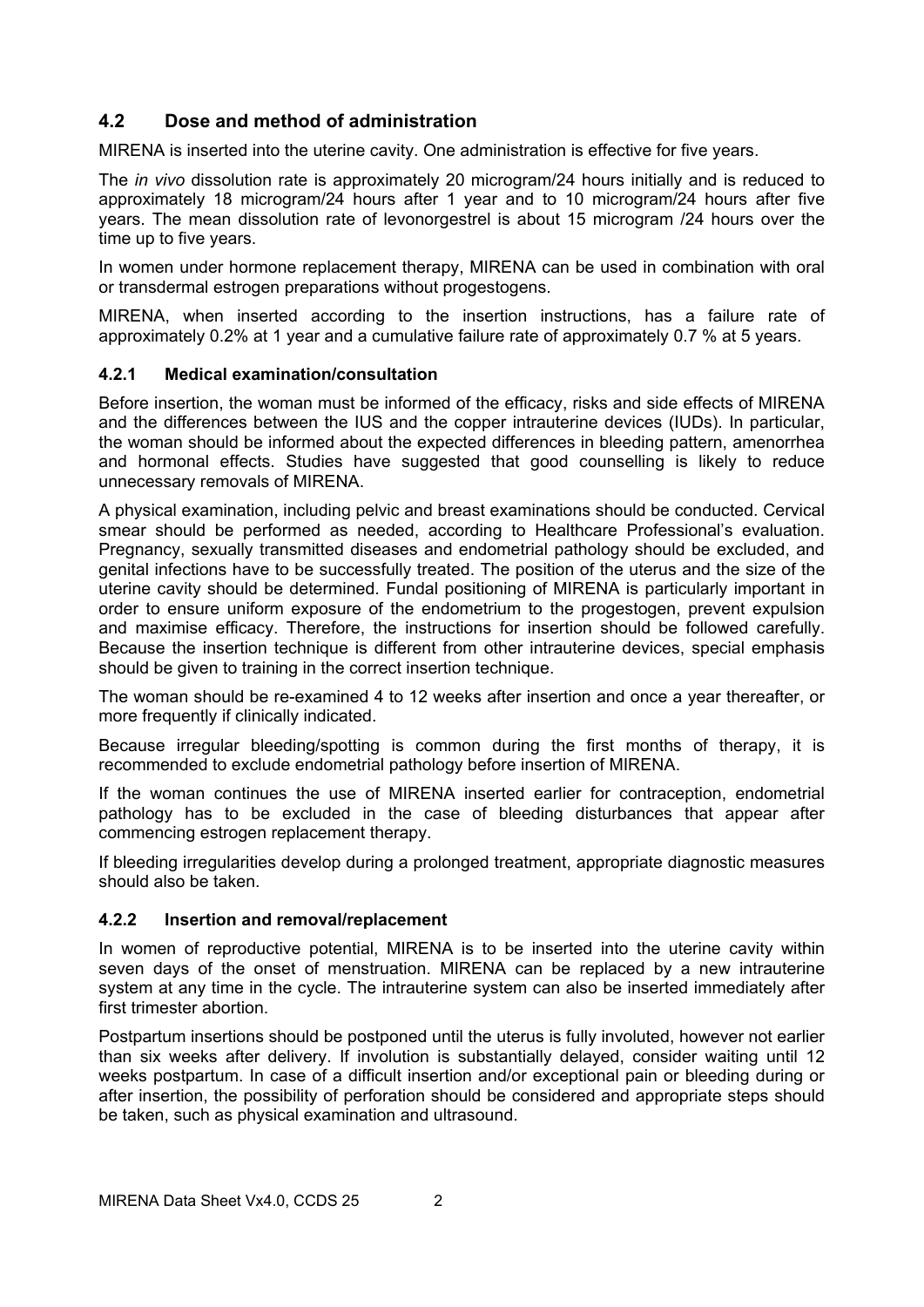When required for perimenopausal contraception and endometrial protection during short-term estrogen replacement therapy, MIRENA can be inserted during the last days of menstruation or withdrawal bleeding, or at any time in an amenorrheic woman.

Insertion and removal may be associated with some pain and bleeding. The procedure may precipitate fainting as a vasovagal reaction, or a seizure in an epileptic patient.

MIRENA is supplied in a sterile pack which should not be opened until required for insertion and only by a physician/health care professional experienced in the insertion of MIRENA. MIRENA should only be inserted if atropine and oxygen are available and it must always be inserted under aseptic conditions. If the seam of the sterile package is broken, the product should be discarded. Special instructions for insertion are in the package.

As the insertion technique for MIRENA is different from other intrauterine devices, special emphasis should be given to undergoing sufficient training in the correct insertion technique and the availability of appropriate instruments for the insertion of MIRENA. It is recommended that MIRENA should only be inserted by physicians/health care professionals who are experienced in MIRENA insertions and/or have undergone sufficient training for MIRENA insertion.

Following insertion, if it is suspected that the intrauterine system is not in the correct position, it should be removed and a new one inserted.

MIRENA is removed by gently pulling on the threads with forceps. If the threads are not visible and the intrauterine system is in the uterine cavity, it may be removed using a narrow tenaculum. This may require dilatation of the cervical canal or other surgical intervention.

After removal of MIRENA, the system should be checked to be intact. During difficult removals, single cases have been reported of the hormone cylinder sliding over the horizontal arms and hiding them together inside the cylinder. This situation does not require further intervention once completeness of the IUS has been ascertained. The knobs of the horizontal arms usually prevent complete detachment of the cylinder from the T-body.

The intrauterine system should be removed after five years. If the user wishes to continue using the same method, a new intrauterine system can be inserted at the same time.

If pregnancy is not desired, the removal should be carried out within 7 days of the onset of menstruation in women of reproductive potential, provided the woman is experiencing regular menses. If the intrauterine system is removed at some other time during the cycle or the woman does not experience regular menses and the woman has had intercourse within a week, she is at a risk of pregnancy. To ensure continuous contraception, a new system should be immediately inserted or an alternative method should have been initiated.

#### **4.2.3 Special populations**

#### **4.2.3.1 Paediatric population**

Safety and efficacy have not been established in women below reproductive age. There is no relevant indication for the use of MIRENA before menarche.

# **4.2.3.2 Elderly**

MIRENA has not been studied in women over the age of 65 years.

#### **4.2.3.3 Hepatic impairment**

MIRENA is contraindicated in women with acute liver disease or liver tumours.

#### **4.2.3.4 Renal impairment**

MIRENA has not been studied in women with renal impairment.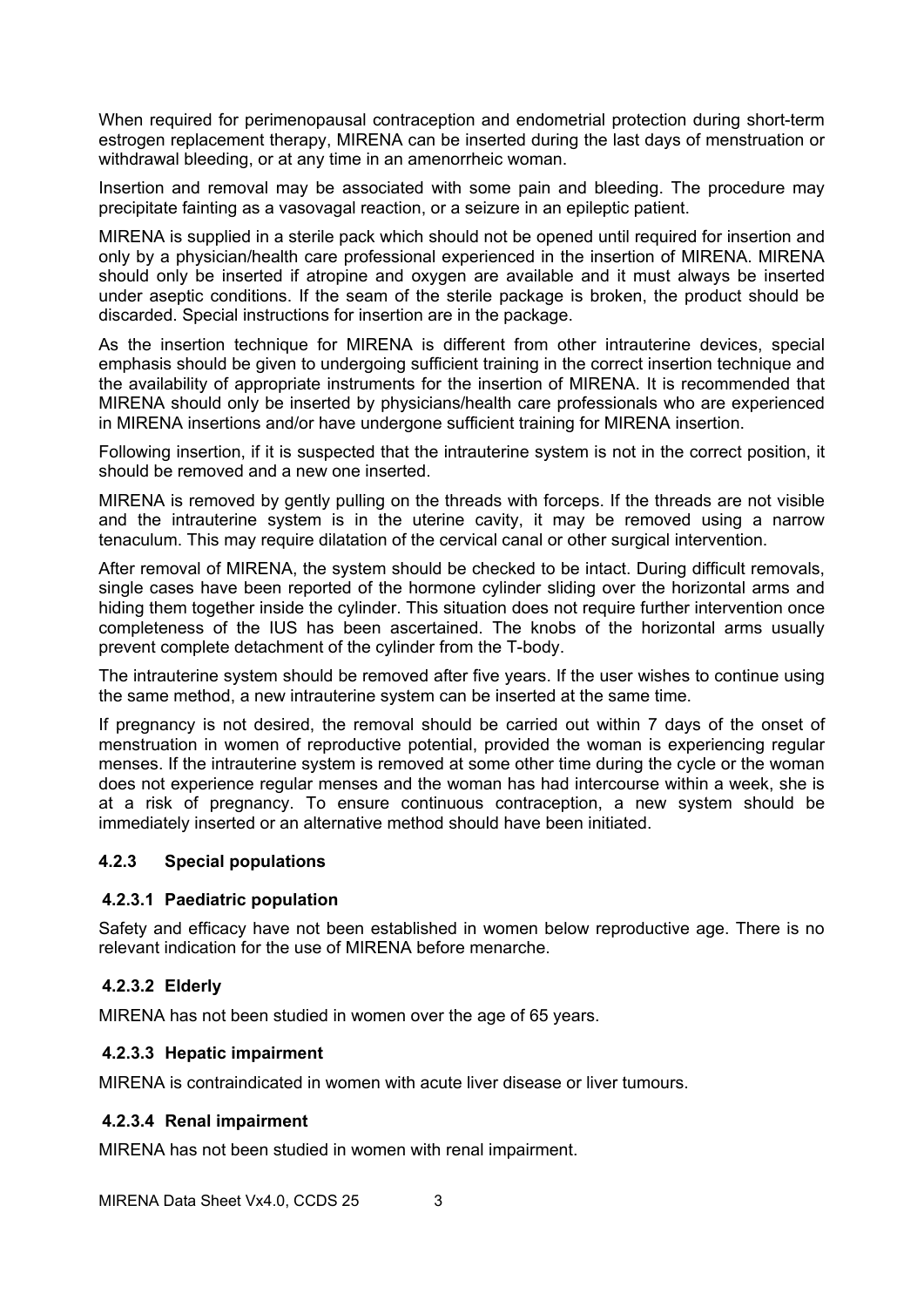# <span id="page-3-0"></span>**4.3 Contraindications**

Known or suspected pregnancy

Current or recurrent pelvic inflammatory disease

Lower genital tract infection

Postpartum endometritis

Infected abortion during the past three months

**Cervicitis** 

Cervical dysplasia

Uterine or cervical malignancy

Confirmed or suspected hormone dependent tumours including breast cancer

Undiagnosed abnormal uterine bleeding

Congenital or acquired uterine anomaly, including fibroids if they distort the uterine cavity

Conditions associated with increased susceptibility to infections

Acute liver disease or liver tumour

Hypersensitivity to the active substance or to any of the excipients

# <span id="page-3-1"></span>**4.4 Special warnings and precautions for use**

MIRENA may be used with caution after specialist consultation, or removal of the intrauterine system should be considered, if any of the following conditions exist or arise for the first time:

- migraine, focal migraine with asymmetrical visual loss, or other symptoms indicating transient cerebral ischemia
- exceptionally severe headache
- jaundice
- marked increase in blood pressure
- severe arterial disease such as stroke or myocardial infarction
- acute venous thromboembolism.

MIRENA is not the method of first choice for nulligravid women.

Previous studies indicate that an increased number of sexual partners may increase susceptibility to sexually transmitted infections (see Section [4.4.5\)](#page-5-0).

MIRENA is not the method of choice for postmenopausal women with advanced uterine atrophy as the cervical canal is likely to be narrow, making insertion more difficult.

MIRENA is not suitable for use as a post-coital contraceptive.

Current evidence indicates that estrogen replacement therapy should only be used short-term and that in most circumstances, the risk of long-term estrogen replacement therapy outweighs the benefits (see NZ HRT guidelines). This needs to be taken into consideration when coprescribing MIRENA for endometrial protection. In addition, where MIRENA is used for endometrial protection during estrogen replacement therapy, please refer to the information contained in the Data Sheet for estrogen-containing preparations. In particular all prospective and current users of estrogen-replacement preparations should be advised of the risks and benefits of treatment and the need for treatment should be reviewed frequently.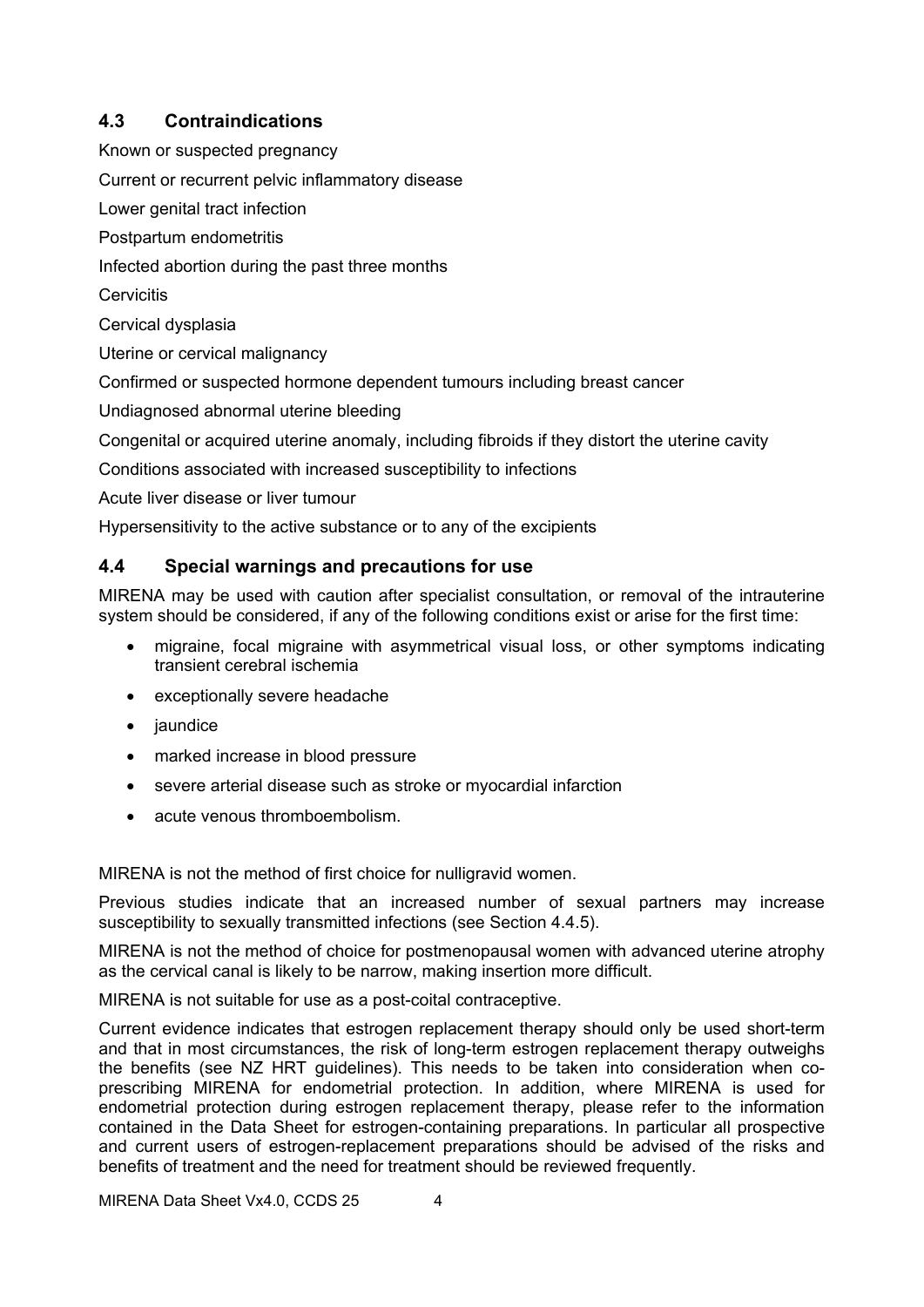### **4.4.1 Heart Disease**

MIRENA may be used with caution in women who have congenital heart disease or valvular heart disease at risk of infective endocarditis. Antibiotic prophylaxis should be administered to these patients when inserting or removing MIRENA.

### **4.4.2 Diabetes**

Low-dose levonorgestrel may affect glucose tolerance, and the blood glucose concentration should be monitored in diabetic users of MIRENA. However, there is generally no need to alter the therapeutic regimen in diabetics using MIRENA.

### **4.4.3 Tumours**

A meta-analysis from 54 epidemiological studies reported that there is a slightly increased relative risk (RR = 1.24) of having breast cancer diagnosed in women who are currently using combined oral contraceptives (COCs), mainly using estrogen-progestogen preparations. The excess risk gradually disappears during the course of the 10 years after cessation of COC use. As breast cancer is rare in women under 40 years of age, the excess number of breast cancer diagnoses in current and recent COC users is small in relation to the overall risk of breast cancer. The risk of having breast cancer diagnosed in progestogen-only pill users is possibly of similar magnitude to that associated with COC. However, for progestogen-only preparations, the evidence is based on much smaller populations of users and so is less conclusive than that for COCs.

Due to the limited exposure in MIRENA trials in the indication "prevention of endometrial hyperplasia during estrogen replacement therapy", the available data is not sufficient to confirm or refute a risk for breast cancer when MIRENA is used in this indication. The Data Sheet of the estrogen replacement therapy should also be consulted for additional information.

Irregular bleeding/spotting is common during the first few months of therapy, however this may mask some symptoms and signs of endometrial polyps or cancer. Endometrial pathology should therefore be excluded before using MIRENA. If bleeding irregularities develop during prolonged treatment, appropriate diagnostic measures should be taken.

Some studies suggest that combination oral contraceptive use has been associated with an increase in the risk of cervical intraepithelial neoplasia in some populations of women but there continues to be controversy about the extent to which this finding is attributable to the confounding effects of sexual behaviour and other factors such as human papilloma virus (HPV). Irregular bleeding patterns associated with the use of MIRENA could mask symptoms of cervical or endometrial cancer. Close clinical surveillance is essential in all women using MIRENA and in all cases of persistent or recurrent abnormal vaginal bleeding, appropriate diagnostic measures should be taken to eliminate the possibility of malignancy. Benign hepatic adenomas have been found to be associated with the use of oral contraceptives containing levonorgestrel. Although benign, hepatic adenomas may rupture and cause death through intraabdominal hemorrhage. The contribution of the progestin component of oral contraceptives to the development of hepatic adenomas is not known.

# **4.4.4 Oligo/amenorrhoea**

In a study with women of reproductive age using MIRENA, oligomenorrhea and amenorrhea developed gradually in 57% and 16% of women, respectively, at the end of the first year of use. The possibility of pregnancy should be considered if menstruation does not occur within six weeks of the onset of previous menstruation. A repeated pregnancy test is not necessary in amenorrheic women unless indicated by other signs of pregnancy.

When MIRENA is used in combination with continuous estrogen replacement therapy, a nonbleeding pattern gradually develops in most women during the first year. The rate of total amenorrhea for at least 90 days is about 30% when MIRENA is used in perimenopausal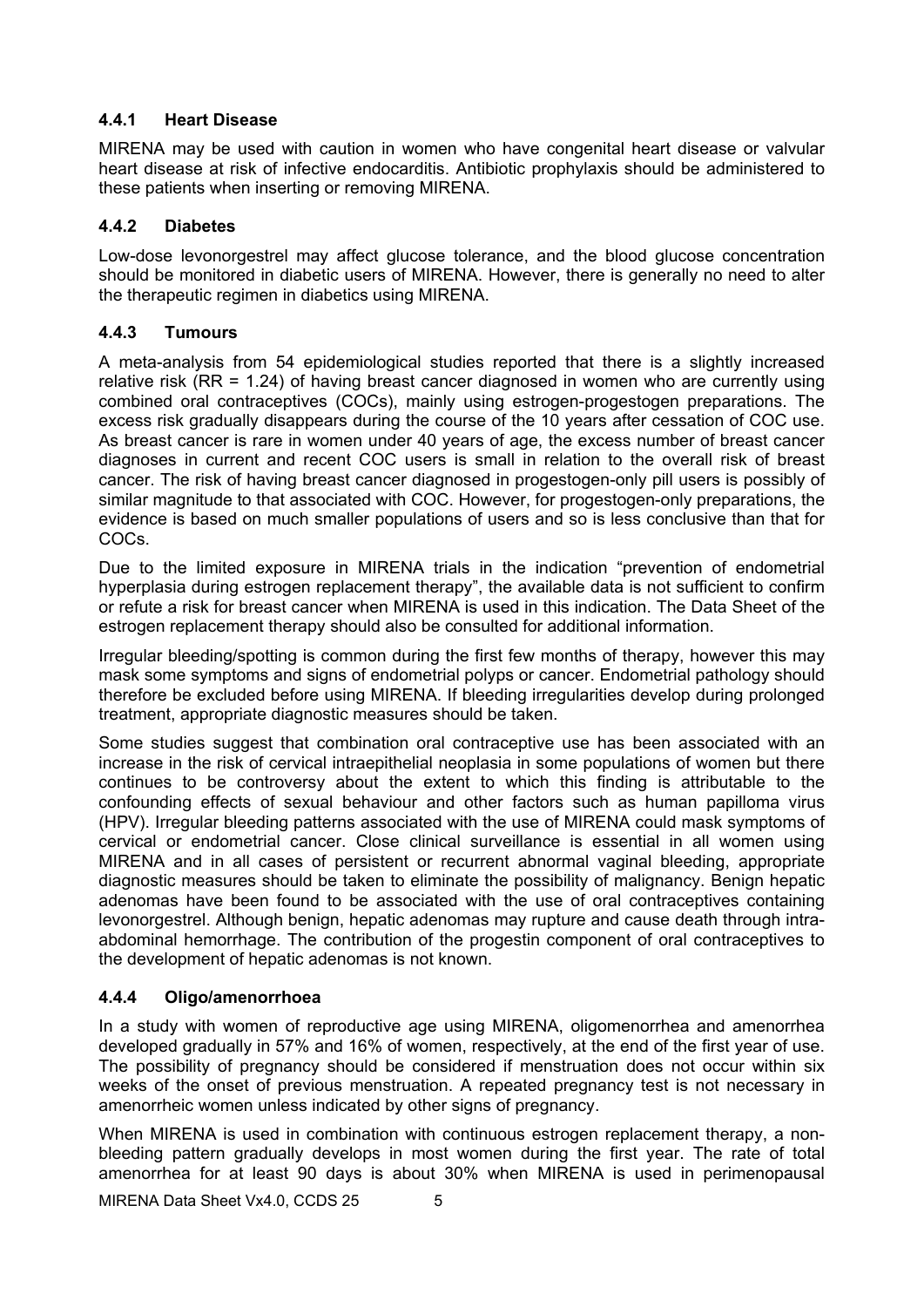women, and 50% in postmenopausal women after 1 year. During prolonged use of MIRENA the amount of amenorrhea increases.

### <span id="page-5-0"></span>**4.4.5 Pelvic infection**

The insertion tube helps to protect MIRENA from contamination with micro-organisms during insertion and the MIRENA inserter has been designed to minimise the risk of infections. In users of copper intrauterine devices, the highest rate of pelvic infections occurs during the first month after insertion and decreases later. Some studies suggest that the rate of pelvic infection in users of MIRENA is lower than with copper-releasing intrauterine devices. A known risk factor for pelvic inflammatory disease is multiple sexual partners, especially in young and nulliparous women. Pelvic infection may have serious consequences and it may impair fertility and increase the risk of ectopic pregnancy.

As with other gynaecological or surgical procedures, severe infection or sepsis (including group A streptococcal sepsis) can occur following IUD insertion.

If the woman experiences recurrent endometritis or pelvic infections or if an acute infection is severe or does not respond to treatment (antibiotics) within a few days, MIRENA must be removed.

Even when clinical symptoms indicate an infection, bacteriological examinations (to test for organisms such as chlamydia) are indicated and further gynaecological monitoring over subsequent days is recommended in order to ensure proper diagnosis of the underlying infection.

### **4.4.6 Expulsion**

Symptoms of the partial or complete expulsion of any intrauterine device may include bleeding or pain. Other indications of partial expulsion include an increase in the length of the removal threads or if the stem of the intrauterine system is visible in the cervix. An ultrasonographic examination may be needed to ensure the proper fundal position of MIRENA. However, an intrauterine system can be expelled from the uterine cavity without the woman noticing it leading to a loss of contraceptive protection. As MIRENA decreases menstrual flow, increased menstrual flow may be indicative of an expulsion.

Risk of expulsion is increase in:

• Women with history of heavy menstrual bleeding.

• Women with greater than normal BMI at the time of insertion; this risk increases gradually with increasing BMI.

Counsel the woman on possible signs of expulsion and instruct her on how to check the threads of MIRENA. Advise her to contact her doctor if the threads cannot be felt and avoid intercourse or use a barrier contraceptive (such as condoms) until the location of MIRENA has been confirmed.

Partial expulsion may decrease the effectiveness of MIRENA.

A partially expelled MIRENA should be removed. A new system can be inserted at the time of removal, provided pregnancy has been excluded.

#### <span id="page-5-1"></span>**4.4.7 Perforation**

Perforation or penetration of the uterine corpus or cervix by an intrauterine system may occur, most often during insertion, although it may not be detected until sometime later, and may decrease the effectiveness of MIRENA. Excessive pain or bleeding during insertion may be indicative of a perforation. Should a perforation occur, the intrauterine system must be removed as soon as possible; surgery may be required.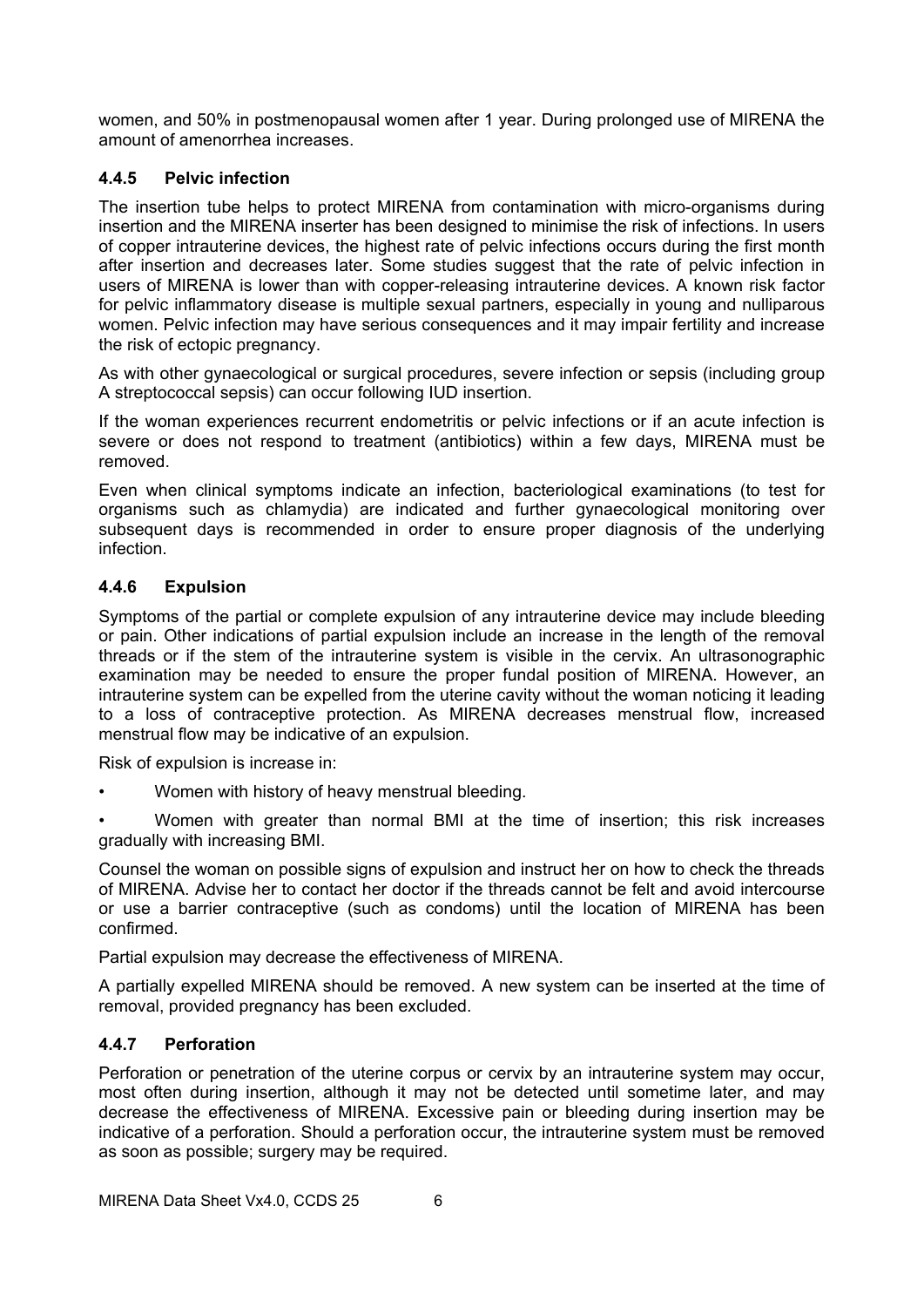In a large, prospective, comparative, non-interventional cohort study in IUD users (n=61,448 women) with a 1 year observational period, the incidence of perforation was 1.3 (95% CI: 1.1- 1.6) per 1000 insertions in the entire study cohort; 1.4 (95% CI: 1.1-1.8) per 1000 insertions in the MIRENA cohort and 1.1 (95% CI: 0.7-1.6) per 1000 insertions in the copper IUD cohort. Extending the observational period to 5 years in a subgroup of this study ( $N = 39,009$  women using MIRENA or copper IUD), the incidence of perforation detected at any time during the entire 5-year period was 2.0 (95% CI: 1.6–2.5) per 1000 insertions.

The study showed that both breastfeeding at the time of insertion and insertion up to 36 weeks after giving birth were associated with an increased risk of perforation (see [Table 1\)](#page-6-0). These risk factors were confirmed in the subgroup followed up for 5 years. Both risk factors were independent of the type of IUD inserted.

**Table 1: Incidence of perforation per 1000 insertions for the entire study cohort observed over 1 year, stratified by breastfeeding and time since delivery at insertion (parous women)**

<span id="page-6-0"></span>

|                                             | Breastfeeding at time of insertion | Not breastfeeding at time of<br>insertion     |  |
|---------------------------------------------|------------------------------------|-----------------------------------------------|--|
| Insertion $\leq$ 36 weeks after             | 5.6 (95% CI: 3.9-7.9;              | 1.7 (95% CI: 0.8-3.1;                         |  |
| delivery                                    | n=6,047 insertions)                | n=5,927 insertions)                           |  |
| Insertion $\geq$ 36 weeks after<br>delivery | 1.6 (95% CI: 0.0-9.1;              | 0.7 (95% CI: 0.5-1.1; n=41,910<br>insertions) |  |
|                                             | n=608 insertions)                  |                                               |  |

The risk of perforations may be increased in women with fixed retroverted uterus.

Re-examination after insertion should follow the guidance given under the heading "Medical Examination" (see Section [4.2.1\)](#page-1-0), which may be adapted as clinically indicated in women with risk factors for perforation.

# **4.4.8 Ectopic pregnancy**

Women with a previous history of ectopic pregnancy, tubal surgery or pelvic infection carry a higher risk of ectopic pregnancy. The possibility of ectopic pregnancy should be considered in the case of lower abdominal pain, especially in connection with missed periods or if an amenorrheic woman starts bleeding. In clinical trials, the ectopic pregnancy rate with MIRENA was approximately 0.1% per year. In a large, prospective, comparative, non-interventional cohort study with an observation period of one year, the ectopic pregnancy rate with MIRENA was 0.02%. This rate is lower than in women not using any contraception (0.3–0.5 % per year). The absolute risk of ectopic pregnancy in MIRENA users is low. However, when a woman becomes pregnant with MIRENA *in situ*, the relative likelihood of this pregnancy being ectopic is increased and urgent assessment is required.

# **4.4.9 Sexually transmitted infections**

MIRENA does not protect against HIV infection (AIDS) and other sexually transmitted infections (STIs). The woman should be advised that additional measures, e.g. condoms, are needed to prevent the transmission of STIs.

# **4.4.10 Lost threads**

MIRENA Data Sheet Vx4.0, CCDS 25 7 If the retrieval threads are not visible at the cervix on follow-up examinations, pregnancy must be excluded. The threads may have been drawn up into the uterus or cervical canal and may reappear during the next menstrual period. If pregnancy has been excluded, the threads may usually be located by gently probing with a suitable instrument. If they cannot be found, the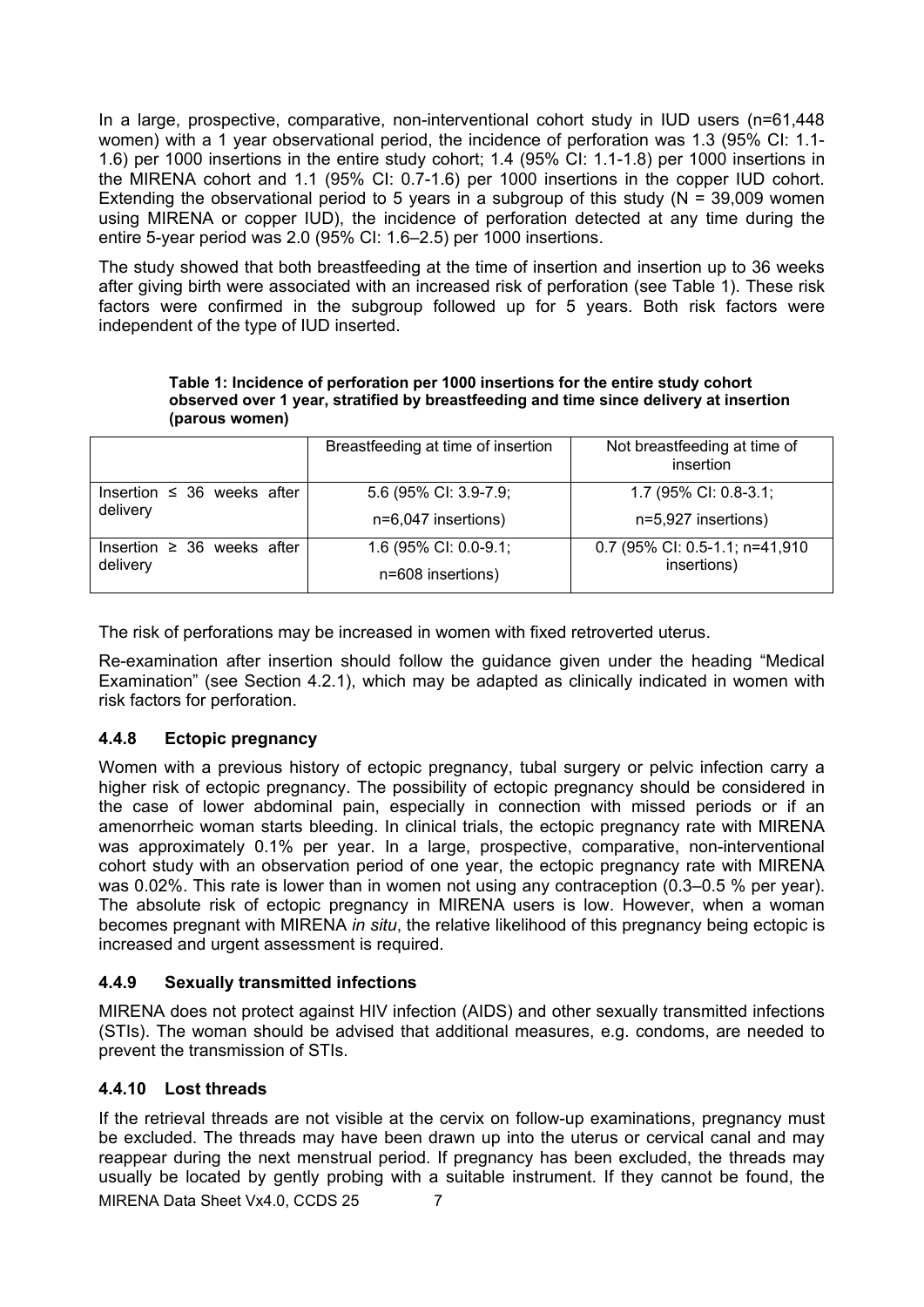possibility of expulsion or perforation should be considered. Ultrasound diagnosis may be used to ascertain the correct position of the intrauterine system. If ultrasound is not available or successful, X-ray may be used to locate MIRENA.

# **4.4.11 Ovarian Cysts**

Since the contraceptive effect of MIRENA is mainly due to its local effect, ovulatory cycles with follicular rupture usually occur in women of fertile age. Sometimes atresia of the follicle is delayed and folliculogenesis may continue. These enlarged follicles cannot be distinguished clinically from ovarian cysts. Ovarian cysts have been reported as adverse reactions in approximately 7% of women using MIRENA. Most of these follicles are asymptomatic, although some may be accompanied by pelvic pain or dyspareunia.

In most cases the ovarian cysts disappear spontaneously within 2 - 3 months, but if they persist continued ultrasound monitoring and other diagnostic/therapeutic measures are recommended. Rarely, surgical intervention may be required.

# **4.5 Interaction with other medicines and other form of interaction**

Interactions can occur with drugs that induce or inhibit microsomal enzymes, which can result in increased or decreased clearance of sex hormones.

*Substances increasing the clearance of levonorgestrel, e.g.:*

Phenytoin, barbiturates, primidone, carbamazepine, rifampicin, and possibly also oxcarbazepine, topiramate, felbamate, griseofulvin, and products containing St. John's wort.

The influence of these medicines on the contraceptive efficacy of MIRENA is not known, but it is not believed to be of major importance due to the local mechanism of action.

*Substances with variable effects on the clearance of levonorgestrel:*

When co-administered with sex hormones, many HIV/HCV protease inhibitors and nonnucleoside reverse transcriptase inhibitors can increase or decrease plasma concentrations of the progestogen.

*Substances decreasing the clearance of levonorgestrel (enzyme inhibitors), e.g.:*

Strong and moderate CYP3A4 inhibitors such as azole antifungals (e.g. fluconazole, itraconazole, ketoconazole, voriconazole), verapamil, macrolides (e.g. clarithromycin, erythromycin), diltiazem and grapefruit juice can increase plasma concentrations of the progestin.

# **4.6 Fertility, pregnancy and lactation**

# **4.6.1 Fertility**

Studies have suggested that in women who discontinue MIRENA for planned pregnancy, the pregnancy rate at one year is similar to those who do not use contraception.

# **4.6.2 Pregnancy**

Pregnancy Category B3.

The use of MIRENA during an existing or suspected pregnancy is contraindicated (see Section [4.3\)](#page-3-0). If the woman becomes pregnant when using MIRENA, removal of the intrauterine system is recommended, since any intrauterine contraceptive left *in situ* may increase the risk of abortion and preterm labour. Removal of MIRENA or probing of the uterus may result in spontaneous abortion. Ectopic pregnancy should be excluded. If the intrauterine contraceptive cannot be gently removed, termination of the pregnancy may be considered. If the woman wishes to continue the pregnancy and the intrauterine system cannot be withdrawn, she should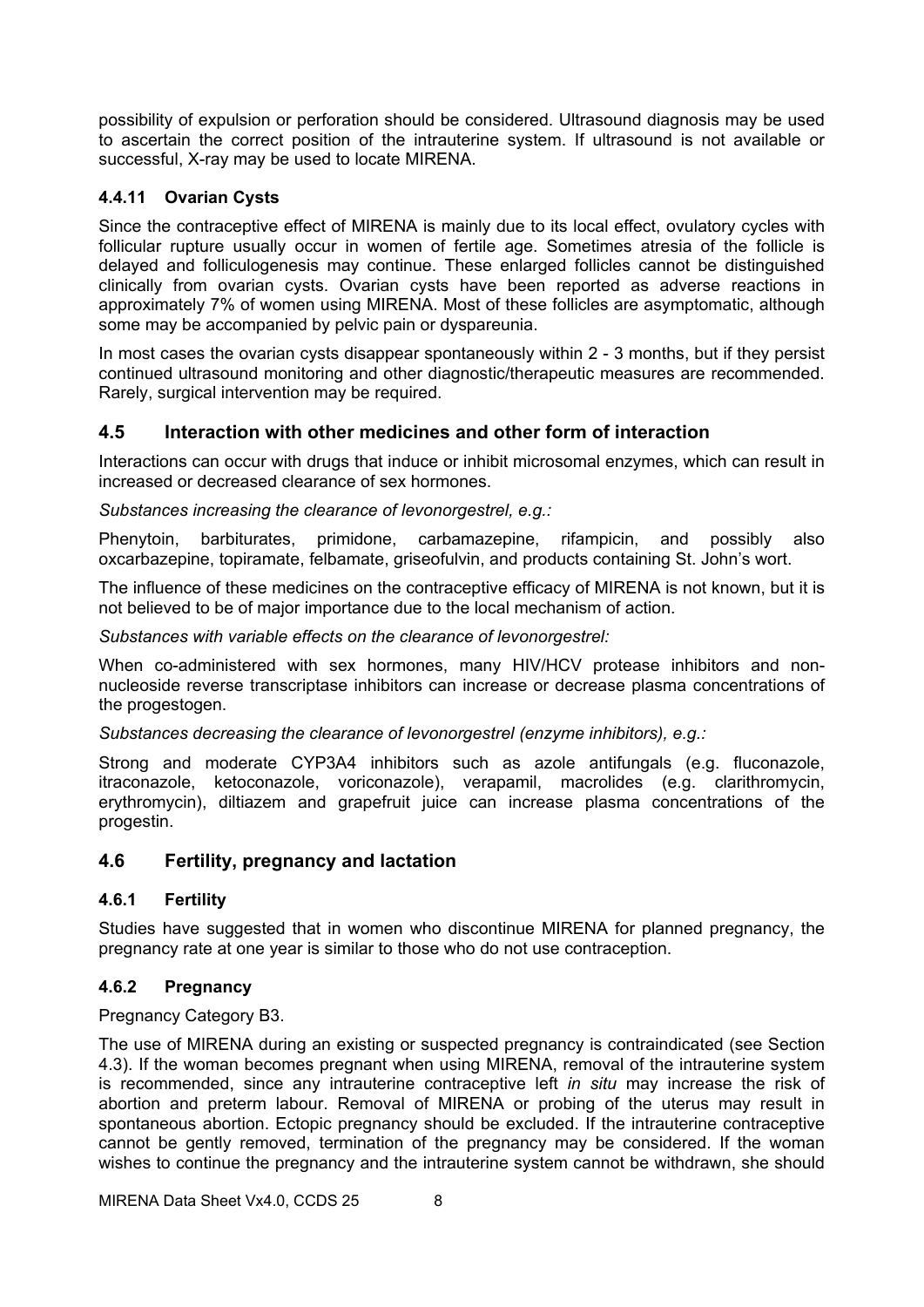be informed about the risks and the possible consequences of premature birth of the infant. The course of such a pregnancy should be closely monitored. The woman should be instructed to report all symptoms that suggest complications of the pregnancy, like cramping abdominal pain with fever.

There have been isolated cases of masculinisation of the external genitalia of the female fetus following local exposure to levonorgestrel during pregnancy with an LNG-IUS in place.

### **4.6.3 Lactation**

About 0.1% of the maternal dose of levonorgestrel can be transferred via milk to the nursed infant, but it is unlikely that there will be a risk to the child with the low dose released from MIRENA.

There appears to be no adverse effect on infant growth or development when using MIRENA after six weeks postpartum. Progestogen-only methods do not appear to affect the quantity or quality of breast milk.

Uterine bleeding has rarely been reported in women using MIRENA during lactation.

# **4.7 Effects on ability to drive and use machines**

Not known.

# **4.8 Undesirable effects**

### **4.8.1 Summary of the safety profile**

The majority of women experience changes in menstrual bleeding pattern after insertion of MIRENA. During the first 90 days, prolonged bleeding is experienced by 22% and irregular bleeding by 67% of women after postmenstrual insertion of MIRENA, decreasing to 3% and 19% at the end of the first year of use, respectively. Concomitantly, amenorrhoea is experienced by 0% and infrequent bleeding by 11% during the first 90 days, increasing to 16% and 57% at the end of the first year of use, respectively.

When MIRENA is used in combination with continuous estrogen replacement therapy, a nonbleeding pattern gradually develops in most women during the first year.

#### **4.8.2 Tabulated list of adverse reactions**

The frequencies of adverse reactions reported with MIRENA are summarised in the table below. Frequencies are defined as:

| Very Common | (≥1/10)                 |
|-------------|-------------------------|
| Common      | $(≥1/100$ to <1/10)     |
| Uncommon    | $(≥1/1000$ to <1/100)   |
| Rare        | $(≥1/10000$ to <1/1000) |

The table below reports adverse reactions by MedDRA system organ class (MedDRA SOCs). The frequencies are crude incidences of the events observed in clinical trials in the indications "contraception" and "idiopathic menorrhagia", including 5091 women and 12,101 woman-years.

Adverse reactions in clinical trials in the indication "prevention of endometrial hyperplasia during estrogen replacement therapy" (including 514 women and 1218.9 woman-years) were observed at a similar frequency unless specified by footnotes.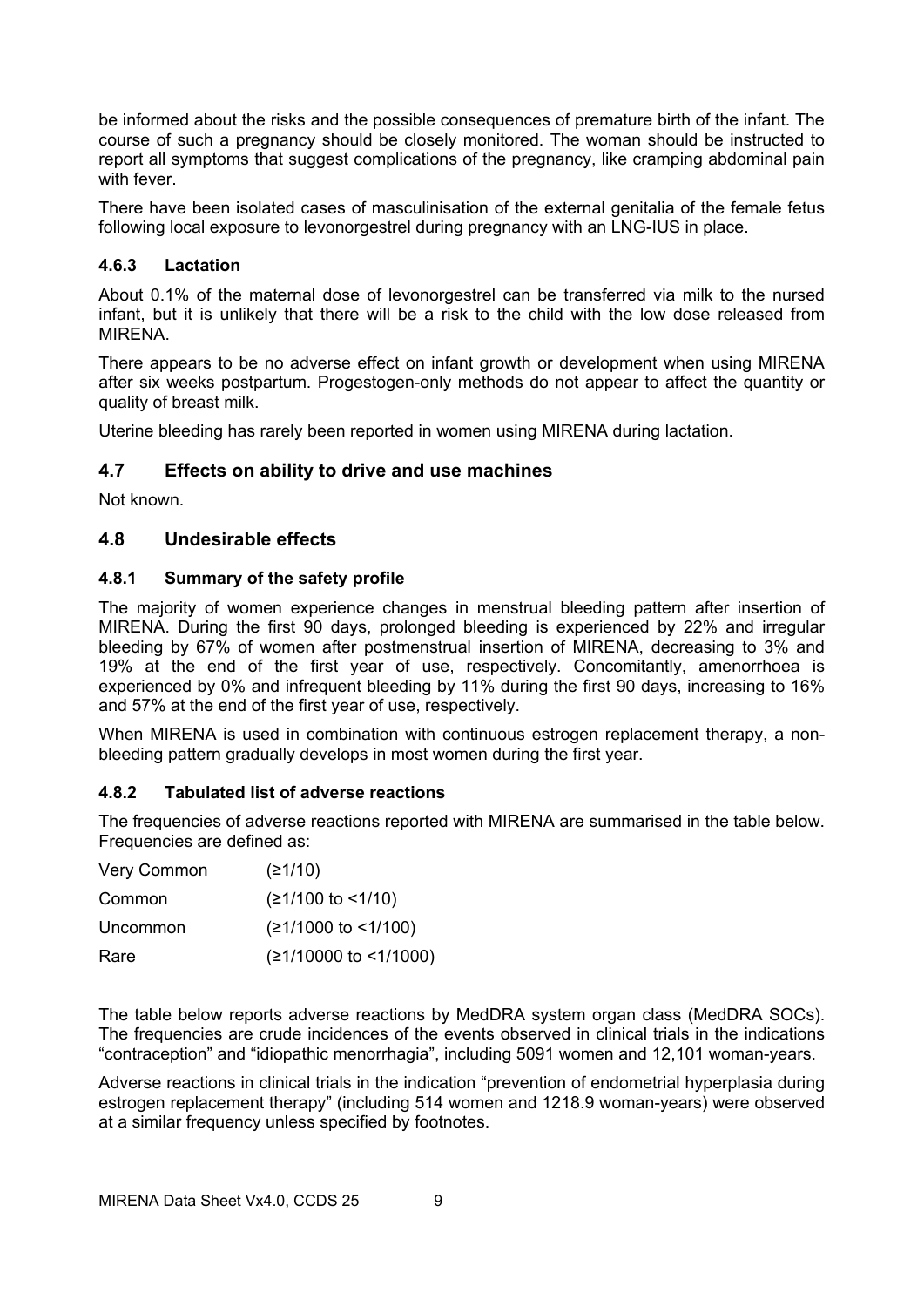| <b>System Organ Class</b>                                                | <b>Very Common</b>                                                                                                                                                                 | Common                                                                                                                                                                                         | <b>Uncommon</b>                                                                                    | Rare              |
|--------------------------------------------------------------------------|------------------------------------------------------------------------------------------------------------------------------------------------------------------------------------|------------------------------------------------------------------------------------------------------------------------------------------------------------------------------------------------|----------------------------------------------------------------------------------------------------|-------------------|
| <b>Psychiatric Disorders</b>                                             |                                                                                                                                                                                    | Depressed<br>mood/Depression<br><b>Nervousness</b><br>Decreased libido                                                                                                                         | Altered mood                                                                                       |                   |
| <b>Nervous System</b><br><b>Disorders</b>                                | Headache                                                                                                                                                                           | Migraine                                                                                                                                                                                       |                                                                                                    |                   |
| <b>Gastrointestinal</b><br><b>Disorders</b>                              | Abdominal /pelvic<br>pain                                                                                                                                                          | Nausea                                                                                                                                                                                         | Abdominal<br>distension                                                                            |                   |
| <b>Skin and</b><br><b>Subcutaneous Tissue</b><br><b>Disorders</b>        |                                                                                                                                                                                    | Acne<br><b>Hirsutism</b>                                                                                                                                                                       | Alopecia<br><b>Pruritis</b><br>Eczema                                                              | Rash<br>Urticaria |
| Musculoskeletal,<br><b>Connective Tissue</b><br>and Bone Disorders       |                                                                                                                                                                                    | Back pain**                                                                                                                                                                                    |                                                                                                    |                   |
| <b>Reproductive System</b><br>and Breast Disorders                       | <b>Bleeding changes</b><br>including increased<br>and decreased<br>menstrual bleeding,<br>spotting,<br>oligomenorrhoea and<br>amenorrhoea<br>Vulvovaginitis*<br>Genital discharge* | Upper genital tract<br>infection<br>Ovarian cyst<br>Dysmenorrhoea<br><b>Breast tenderness</b><br>Breast pain**<br>Intra-uterine<br>contraceptive device<br>expulsion (complete<br>and partial) | Cervicitis/<br>Papanicolaou<br>smear<br>normal, class<br>$\mathbf{H}$<br>Uterine<br>perforation*** |                   |
| <b>General Disorders</b><br>and Administration<br><b>Site Conditions</b> |                                                                                                                                                                                    |                                                                                                                                                                                                | Oedema                                                                                             |                   |
| Investigations                                                           |                                                                                                                                                                                    | Weight increased                                                                                                                                                                               |                                                                                                    |                   |

The most appropriate MedDRA term is used to describe a certain reaction and its synonyms and related conditions.

- \* Endometrial prevention trials: "common"
- \*\* Endometrial prevention trials: "very common"
- This frequency is based on a large, prospective, comparative, non-interventional cohort study in IUD users which showed that breastfeeding at the time of insertion and insertion up to 36 weeks after giving birth are independent risk factors for perforation (see Section [4.4.7](#page-5-1) [Perforation\)](#page-5-1). In clinical trials with MIRENA that excluded breastfeeding women, the frequency of perforation was "rare".

# **4.8.3 Description of post market adverse reactions**

*Pregnancy, puerperium and perinatal conditions*

When a woman becomes pregnant with MIRENA in situ, the relative risk of ectopic pregnancy is increased.

#### *Breast Disorders*

The risk of breast cancer is unknown when MIRENA is used in the indication "prevention of endometrial hyperplasia during estrogen replacement therapy". Cases of breast cancer have been reported in MIRENA users (frequency unknown, see Section [4.4\)](#page-3-1).

#### *Immune System Disorders*

Hypersensitivity including rash, urticaria and angioedema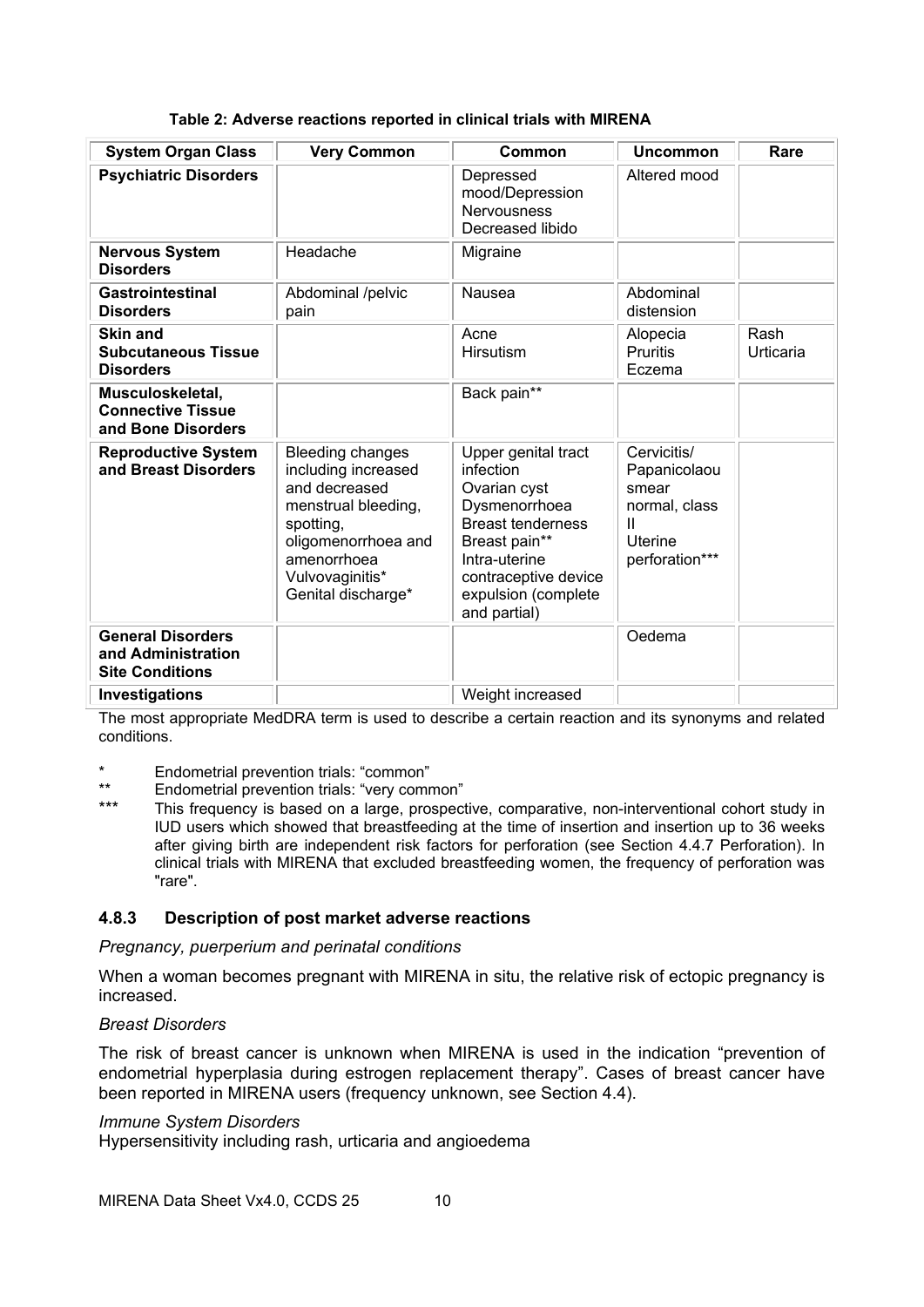#### *Reproductive system disorders*

The removal threads may be felt by the partner during intercourse.

#### *Injury, poisoning and procedural complications*

The following ADRs have been reported in connection with the insertion or removal procedure of MIRENA: Procedural pain, procedural bleeding, insertion-related vasovagal reaction with dizziness or syncope. The procedure may precipitate a seizure in an epileptic patient.

#### *Infections and infestations*

Cases of sepsis (including group A streptococcal sepsis) have been reported following IUD insertion (see Section [4.4\)](#page-3-1).

*Investigations* Blood pressure increased

#### **4.8.4 Reporting of suspected adverse reactions**

Reporting suspected adverse reactions after authorisation of the medicine is important. It allows continued monitoring of the benefit/risk balance of the medicine. Healthcare professionals are asked to report any suspected adverse reactions to <https://nzphvc.otago.ac.nz/reporting/>

# **5. PHARMACOLOGICAL PROPERTIES**

### **5.1 Pharmacodynamic properties**

Pharmacotherapeutic group: Plastic IUD with progestogen ATC Code: G02BA03

Levonorgestrel is a white or almost white, odourless or almost odourless, crystalline powder. It is insoluble in water or hexane, slightly soluble in ethanol or acetone, and sparingly soluble in methylene chloride. The chemical name for levonorgestrel is 13β-ethyl-17β-hydroxy-18,19 dinor-17α-pregn-4-en-20-yn-3-one. The CAS registry number for levonorgestrel is 797-63-7.



Chemical Formula:  $C_{21}H_{28}O_2$ Molecular Weight: 312.45 Melting Point: 232-239 °C

#### **5.1.1 Mechanism of action**

Levonorgestrel is a progestogen with anti-estrogenic activity used in gynaecology in a number of ways: as the progestogen component in oral contraceptives and in hormone replacement therapy, or alone for contraception in progestogen-only pills and subdermal implants. Levonorgestrel can also be administered into the uterine cavity as an intrauterine delivery system. This allows a very low daily dosage, as the hormone is released directly into the uterine cavity.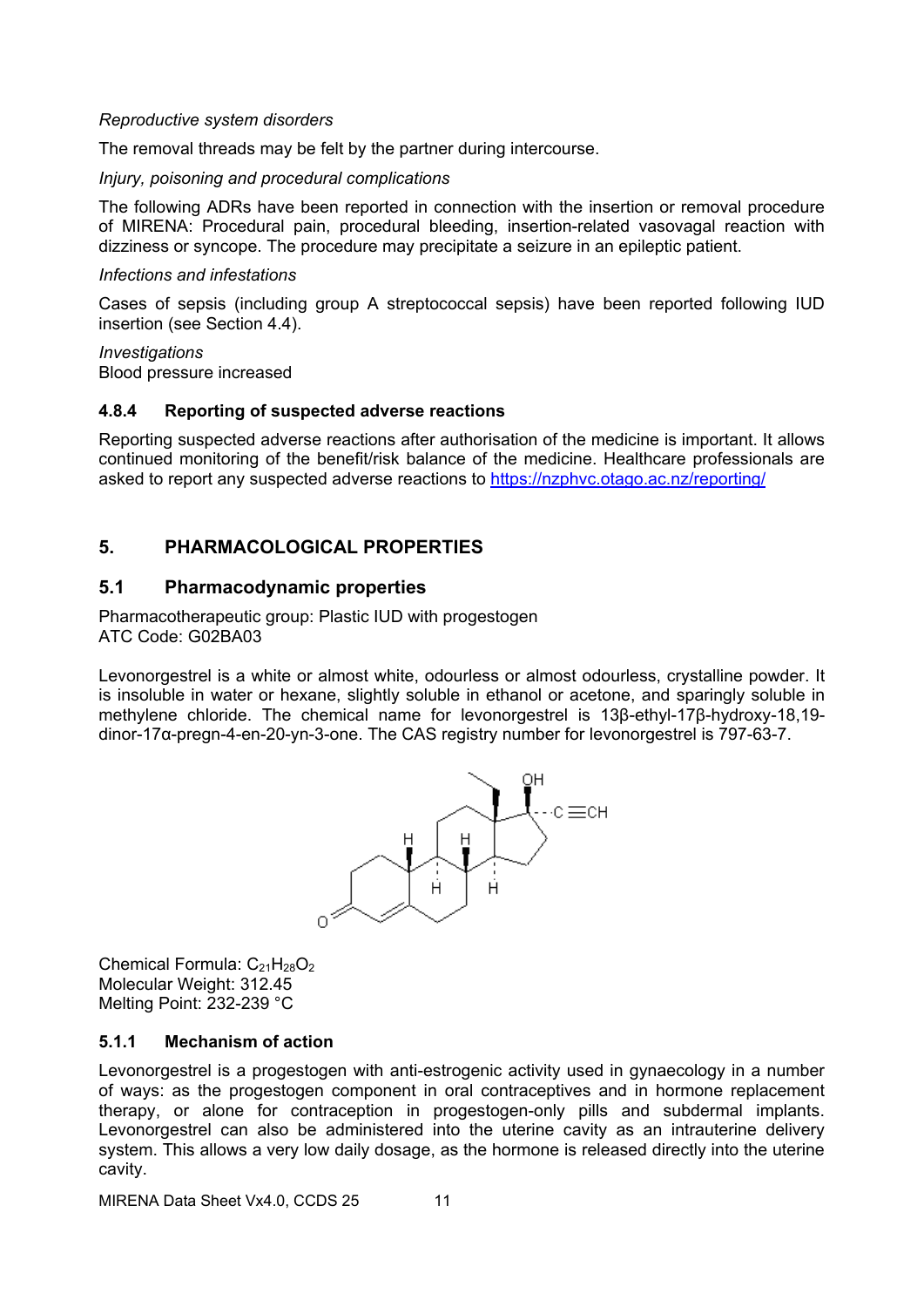Levonorgestrel is a potent progestin of the 19-nortestosterone class which possesses characteristic gestagenic properties such as endometrial transformation (development of a secretory endometrium), antigonadotropic action and anti-estrogenic effects. The antiestrogenic activity of levonorgestrel is not the result of direct estrogen antagonism, since levonorgestrel does not bind to the estrogen receptor *in vitro*, but the result of modification of peripheral estrogenic effects. Levonorgestrel does not possess antiandrogenic or glucocorticoid properties, but does have marked partial androgenic activity.

# **5.1.2 Pharmacodynamic effects**

MIRENA has mainly local progestogenic effects in the uterine cavity. The high levonorgestrel concentrations in the endometrium down-regulate endometrial estrogen and progesterone receptors, making the endometrium insensitive to the circulating estradiol and a strong antiproliferative effect is seen. Morphological changes of the endometrium and a weak local foreign body reaction, due to the presence of an intrauterine device are observed during use of MIRENA. Thickening of the cervical mucus prevents passage of the sperm through the cervical canal. The local milieu of the uterus and of the ovarian tubes inhibits sperm mobility and function, preventing fertilisation. Ovulation is inhibited in some women.

The menstrual pattern is a result of the direct action of levonorgestrel on the endometrium and does not reflect the ovarian cycle. Bleeding patterns may vary from regular scanty menstruation in some women to oligo/amenorrhea in others. Amenorrhea is due to the local effect of levonorgestrel on the endometrium, which under strong local suppression does not proliferate in response to estrogen. In the process of inactivation of endometrial proliferation, there can be an initial increase of spotting during the first months of use. Thereafter, the strong suppression of the endometrium results in reduced duration and volume of menstrual bleeding. Scanty blood flow frequently develops into oligomenorrhea or amenorrhea.

There is no clear difference in follicle development, ovulation or estradiol and progesterone production in women with different bleeding patterns. Ovarian function is normal and estradiol levels are maintained, even when users of MIRENA are amenorrheic.

# **5.1.3 Clinical efficacy and safety**

#### **5.1.3.1 Contraception**

The contraceptive efficacy of MIRENA has been studied in 5 major clinical studies with 3330 women using MIRENA. The failure rate (Pearl Index) was approximately 0.2 % at 1 year and the cumulative failure rate was approximately 0.7 % at 5 years. The failure rate also includes pregnancies due to undetected expulsions and perforations. Similar contraceptive efficacy has been observed in a large post-marketing study with more than 17000 women using MIRENA. Because the use of MIRENA does not require daily intake compliance by the users, the pregnancy rates in "typical use" are similar to those observed in controlled clinical trials ("perfect use").The use of MIRENA does not alter the course of future fertility. About 80% of the women wishing to become pregnant conceived within 12 months after removal of the intrauterine system.

In clinical studies, during the first year of use 17% of women experienced amenorrhea of at least three months duration, but the cumulative gross discontinuation rate for amenorrhea was very low.

In a large, prospective, comparative, non-interventional cohort study with an observation period of one year including more than 43,000 MIRENA users, the Pearl Index of MIRENA was 0.06 (95% CI: 0.04-0.09).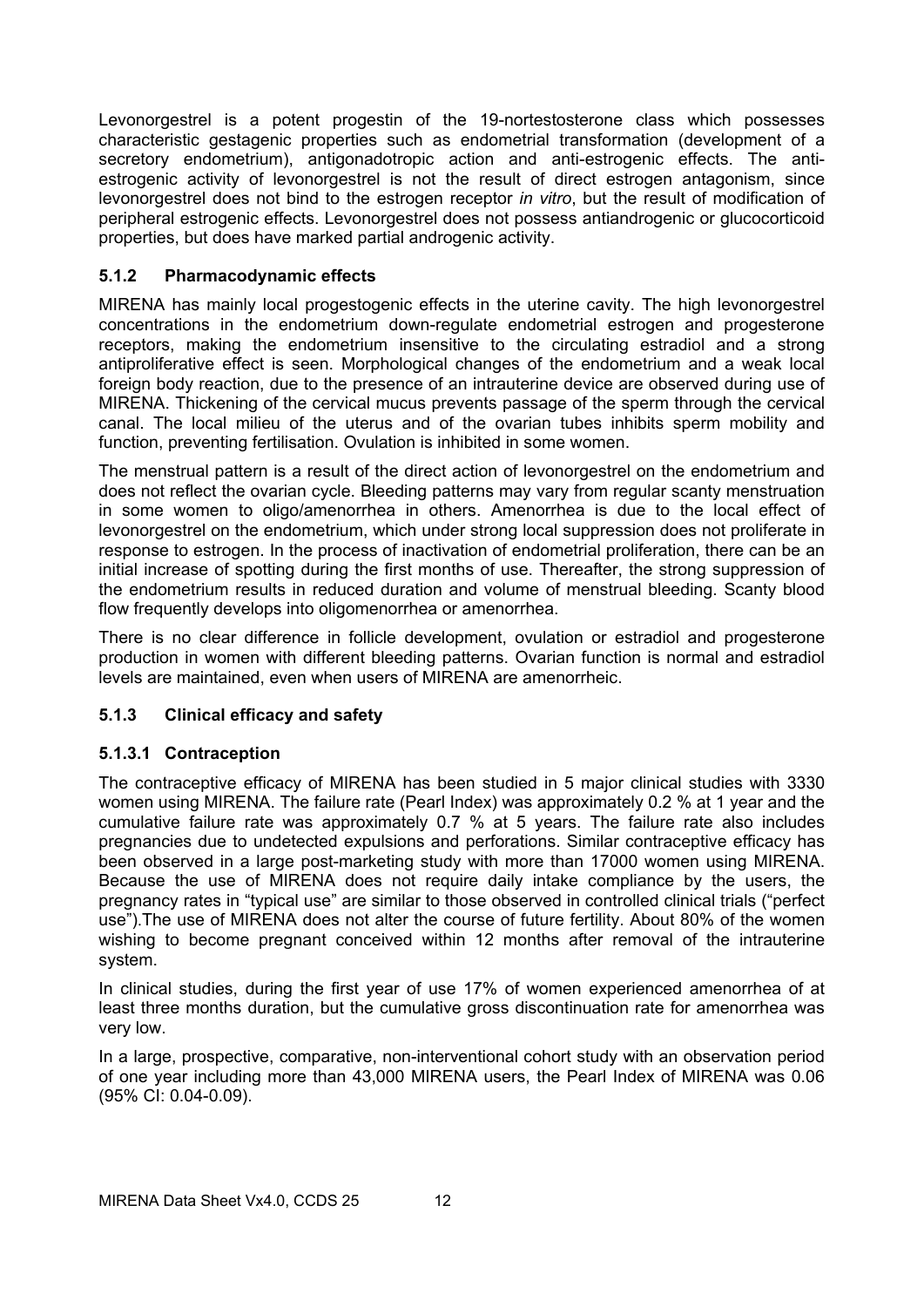### **5.1.3.2 Menorrhagia**

MIRENA can be successfully used in the treatment of idiopathic menorrhagia where no underlying pathology causing excessive bleeding can be found (see Section [4.3\)](#page-3-0). In menorrhagic women, the menstrual blood loss decreased by 62-94% at the end of three months and by 71-95% at the end of six months of use. Compared to endometrial ablation or resection, MIRENA demonstrated equal efficacy in reducing the menstrual blood loss up to two years. Another clinical trial (Study number 102-90528) compared the use of MIRENA with various standard oral treatments prior to a planned hysterectomy. More patients in the MIRENA group (67% compared to 15% in the reference group) decided to continue with MIRENA rather than proceed with hysterectomy).

Menorrhagia caused by submucosal fibroids may respond less favourably to treatment with MIRENA. Results from three comparative studies indicate that in menorrhagic women, menstrual blood loss decreased by 62-94% at the end of three months and by 71-95% at the end of six months of use. MIRENA appears to have similar effects to endometrial ablation/resection in reducing the menstrual blood loss up to two years. Reduced bleeding increases the concentration of blood ferritin and haemoglobin. MIRENA also alleviates dysmenorrhea.

# **5.1.3.3 Hormone Replacement Therapy (HRT)**

MIRENA provides the progestogenic component of continuous hormone replacement therapy (HRT). Due to the local administration, the systemic levonorgestrel concentration is very low.

To date, clinical data presented on the use of MIRENA for the prevention of endometrial hyperplasia has been from study trials of 24 months duration or less. Studies have demonstrated the efficacy of MIRENA in preventing endometrial hyperplasia during continuous estrogen treatment when administering estrogen either orally or transdermally. The observed hyperplasia rate under estrogen therapy alone is as high as 20% after one year of continuous treatment. In clinical studies with a total of 634 perimenopausal and postmenopausal users of MIRENA, no endometrial hyperplasias were reported during the observation period varying from one up to five years.

The concomitant estrogens used in the HRT studies were oral continuous estradiol valerate 2 mg/24 hours, continuous transdermal estradiol 50 microgram/24 hours, oral conjugated equine estrogen 0.625, 1.25 mg/day estradiol implants 36 microgram/24 hours and estradiol gel 1.5 mg/24 hours. MIRENA was effective in preventing endometrial hyperplasia in association with these regimens.

In clinical studies with MIRENA and copper IUDs used in contraception, no significant differences were found between the groups in serum levels of triglycerides, HDL cholesterol and total cholesterol after two and five years of treatment. The effect of MIRENA on lipid levels has been shown to be neutral.

# <span id="page-12-0"></span>**5.2 Pharmacokinetic properties**

The active ingredient of MIRENA is levonorgestrel. Levonorgestrel is directly released into the uterine cavity. Estimated *in vivo* release rates for different time points in time are provided in [Table](#page-12-1) 3.

<span id="page-12-1"></span>

| Time                    | Estimated in vivo release rate (µg/24 hrs) |  |  |
|-------------------------|--------------------------------------------|--|--|
| Initial                 |                                            |  |  |
| l year after insertion  | או                                         |  |  |
| 5 years after insertion | 10                                         |  |  |
| Average over 5 years    | l b                                        |  |  |

#### **Table 3: Estimated** *in vivo* **release rates for MIRENA**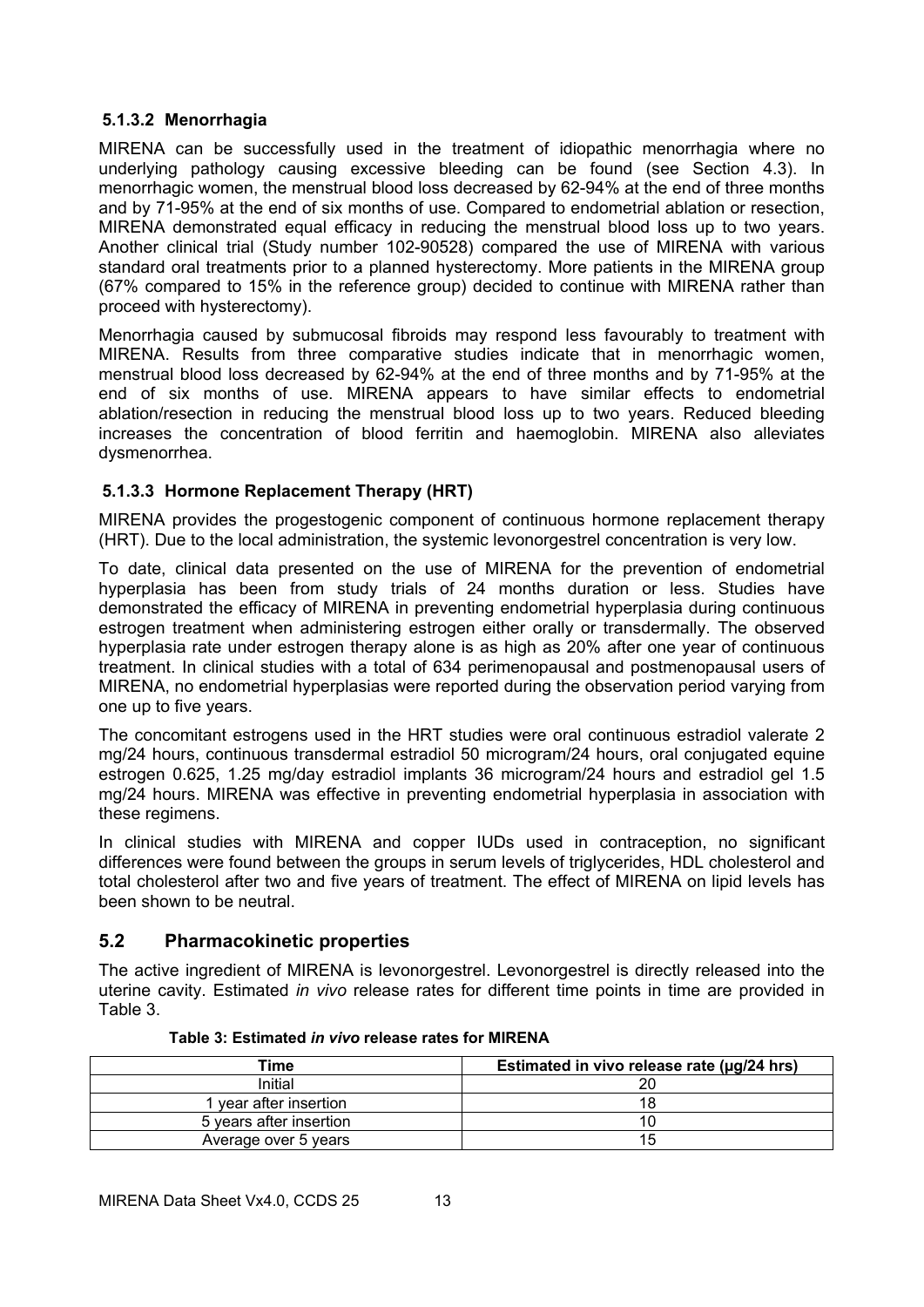# **5.2.1 Absorption**

Following insertion, levonorgestrel is released from the IUS into the uterine cavity without delay based on serum concentration measurements. More than 90% of the released levonorgestrel is systemically available.

After insertion of MIRENA, levonorgestrel is detectable in serum after 1 hour. The maximum concentration is reached within 2 weeks after insertion. In correspondence with the declining release rate, the median serum concentration of levonorgestrel declines from 206 picogram/mL (25th to 75th percentiles: 151 picogram/mL to 264 picogram/mL) at 6 months to 194 picogram/mL (146 picogram/mL to 266 picogram/mL) at 12 months, and to 131 picogram/mL (113 picogram/mL to 161 picogram/mL) at 60 months in women of reproductive age weighing above 55 kg.

The high local drug exposure in the uterine cavity leads to a strong concentration gradient via the endometrium to the myometrium (gradient endometrium to myometrium >100-fold), and to low concentrations of levonorgestrel in serum (gradient endometrium to serum>1000-fold).In postmenopausal women using MIRENA together with non-oral estrogen treatment, the median serum concentration of levonorgestrel declines from 257 picogram/mL (25th to 75th percentiles: 186 picogram/mL to 326 picogram/mL) at 12 months to 149 picogram/mL (122 picogram/mL to 180 picogram/mL) at 60 months. When MIRENA is used together with oral estrogen treatment, the serum levonorgestrel concentration at 12 months is increased to approx. 478 picogram/mL (25th to 75th percentiles: 341 picogram/mL to 655 picogram/mL) due to the induction of sex hormone binding globulin (SHBG) by oral estrogen treatment.

# **5.2.2 Distribution**

Levonorgestrel is bound non-specifically to serum albumin and specifically to SHBG. Less than 2% of the circulating levonorgestrel is present as free steroid. Levonorgestrel binds with high affinity to SHBG. Accordingly, changes in the concentration of SHBG in serum result in an increase (at higher SHBG concentrations) or in a decrease (at lower SHBG concentrations) of the total levonorgestrel concentration in serum. The concentration of SHBG declined on average by about 20-30% during the first month after insertion of MIRENA, remained stable during the first year and increased slightly thereafter.

The mean apparent volume of distribution of levonorgestrel is about 106 L. Body weight and serum SHBG concentration have been shown to affect systemic levonorgestrel concentration i.e. low body weight and/or a high SHBG level increase levonorgestrel concentration. In women of reproductive age with a low body weight (37 to 55 kg) the median serum concentration of levonorgestrel is about 1.5 fold higher.

# **5.2.3 Biotransformation**

Levonorgestrel is extensively metabolised. The most important metabolic pathways are the reduction of the Δ4-3-oxo group and hydroxylations at positions 2α, 1β and 16β, followed by conjugation. CYP3A4 is the main enzyme involved in the oxidative metabolism of levonorgestrel. The available *in vitro* data suggest that CYP mediated biotransformation reactions may be of minor relevance for levonorgestrel compared to reduction and conjugation.

# **5.2.4 Elimination**

The total clearance of levonorgestrel from plasma is approximately 1.0 mL/min/kg. Only trace amounts of levonorgestrel are excreted in unchanged form. The metabolites are excreted with the faeces and urine at an excretion ratio of about 1. The excretion half-life which is mainly represented by metabolites is about 1 day.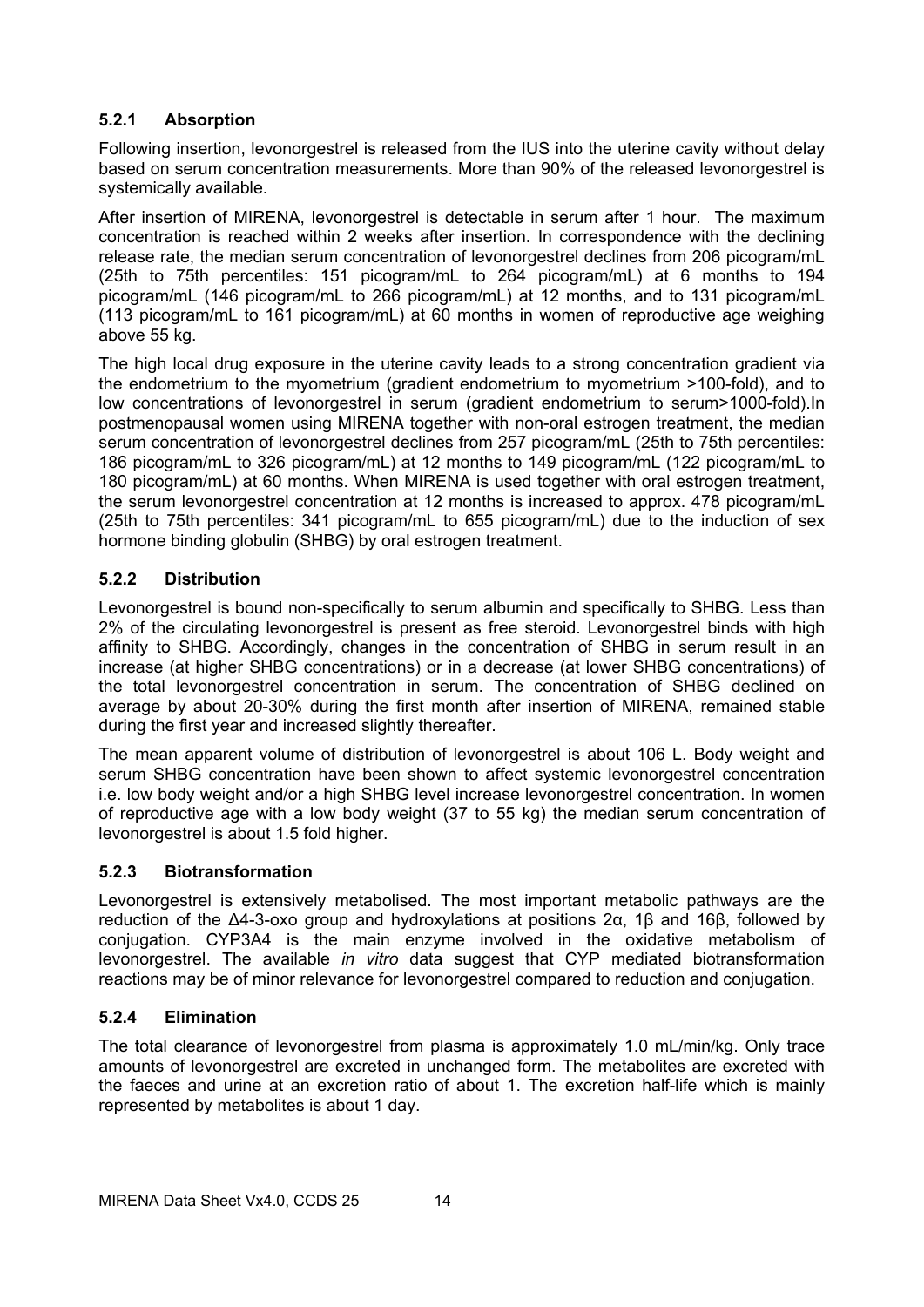# **5.2.5 Linearity/non-linearity**

The pharmacokinetics of levonorgestrel is dependent on the concentration of SHBG which itself is influenced by estrogens and androgens. A decrease of SHBG concentration leads to a decrease of total levonorgestrel concentration in serum indicating non-linear pharmacokinetics of levonorgestrel with regard to time. Based on the mainly local action of MIRENA, no impact on the efficacy of MIRENA is expected.

# **5.3 Preclinical safety data**

Levonorgestrel is a well-established progestogen with anti-estrogenic activity. The safety profile following systemic administration is well documented. Studies in monkeys with intrauterine delivery of levonorgestrel for 9 to 12 months confirmed local pharmacological activity with good local tolerance and no signs of systemic toxicity. No embryotoxicity was seen in the rabbit following intrauterine administration of levonorgestrel.

The preclinical safety evaluations revealed no specific hazard for humans based on studies of safety pharmacology, pharmacokinetics, toxicity, genotoxicity and carcinogenic potential of levonorgestrel.

Saline, ethanol and DMSO extracts of MIRENA were without mutagenic activity when tested in histidine-dependent auxotrophs of *Salmonella typhimurium* and tryptophan-dependent auxotrophs of *Escherichia coli*. Saline and DMSO extracts of the medicine-releasing core of MIRENA were not mutagenic in mouse lymphoma cells or clastogenic in Chinese hamster ovary cells *in vitro* and they did not induce bone marrow micronuclei in mice *in vivo*. Saline and DMSO extracts of the polyethylene T-body of MIRENA were not mutagenic in bacteria or mouse lymphoma cells or clastogenic in human lymphocytes *in vitro* and neither saline or sesame oil extracts induced bone marrow nuclei in mice *in vivo*.

The safety evaluation of the elastomer components of the hormone reservoir, polyethylene materials of the product, and combination of elastomer and levonorgestrel, have not revealed bio-incompatibility. The evaluations were based on both the assessment of genetic toxicology in standard *in vitro* and *in vivo* test systems and on bio-compatibility tests in mice, rats, guinea pigs, rabbits and *in vitro* test systems.

# **6. PHARMACEUTICAL PARTICULARS**

# **6.1 List of excipients**

Dimethylsiloxane/methylvinylsiloxane (cross-linked) elastomer, silica (colloidal anhydrous), polyethylene, barium sulfate, iron oxide Black C177499

# **6.2 Incompatibilities**

Not applicable.

# **6.3 Shelf life**

36 months.

# **6.4 Special precautions for storage**

Store below 30°C.

# **6.5 Nature and contents of container**

One levonorgestrel intrauterine system packed into a thermoformed blister package together with an inserter and sealed with a peelable lid.